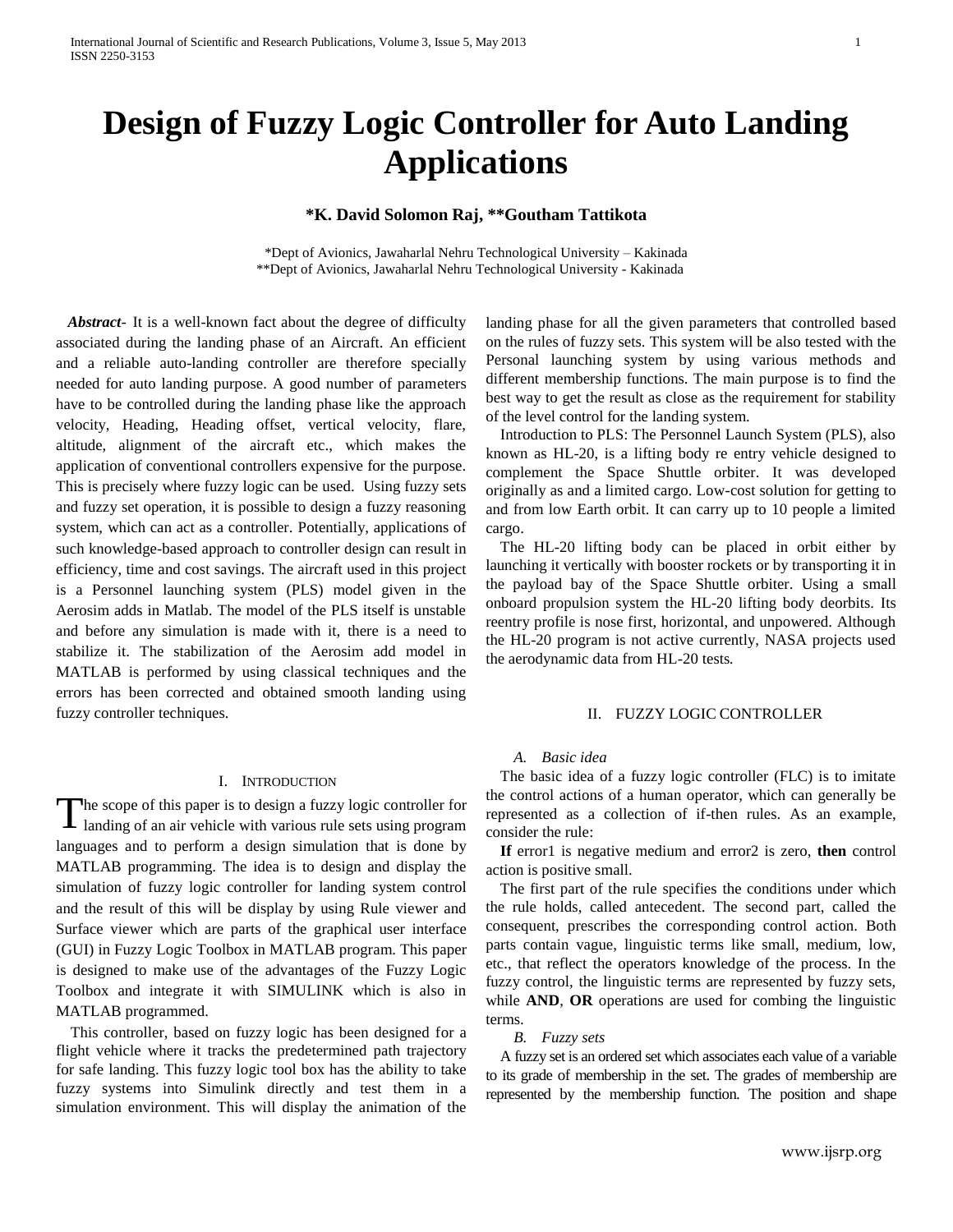(typically triangular or trapezoidal shaped) of the membership function depend on the particular application*.*



Fig 2.1: Various types of membership functions

### *C. Fuzzy set operations*

Fuzzy set operations are performed by logical connectives such as **AND** (conjunction), **OR** (disjunction), or **NOT** (compliment). The most commonly used conjunction operators are the minimum and the product operators. Usually the maximum operator is used for the disjunction.



Fig 2.2: Conjunction and disjunction of 2 fuzzy sets by minimum and maximum operator

#### *D. Fuzzy logic control*

Using fuzzy sets and fuzzy set operation, it is possible to design a fuzzy reasoning system, which can act as a controller. The control strategy is stored in the form of it-then rules in the rule base. They represent as an approximate static mapping from inputs (e.g. errors).

Typically, the computational mechanism of a linguistic controller or a Mamdani type of FLC proceeds in five steps:

 Fuzzification**:** the membership degrees of the antecedent variables are computes (e.g. small (e),  $\mu$ medium ( $\Delta e$ ),  $\mu$ big ( $\Delta e$ )).

 Degree of fulfilment**:** The degree of fulfillment for the antecedent of each rule is computed using fuzzy logic operators. The degree of fulfilment ' $\omega$ i' determines to which degree the 'i<sup>th</sup>' rule is valid.

> Implication: The degree of fulfilment is used to modify the consequent of the corresponding rule accordingly. This operation represents the **if-then** implication defines as a conjunction operator (e.g. product).

 Aggregation**:** The scale consequents of all rules are combined into a single fuzzy set. The aggregation operator depends on the implication function used; for the conjunctions, it is a disjunction operator (e.g. max).

 $\triangleright$  Defuzzification: The resulting fuzzy set is defuzzified to yield a crisp value. There exist a number of defuzzification methods, such as the centre of area method and others shown in the figure.



Fig2.3: Examples of Different Defuzzification Methods

For Mamdani-style inference, we can choose centroid, bisector, MOM (middle of maximum), SOM (smallest of maximum), LOM (largest of maximum),for a custom operation. For Sugenostyle inference, can choose either wtaver (weighted average) or wtsum (weighted sum).

## III. FUZZY LOGIC CONCEPT IN LANDING APPLICATION

To construct and simulation of the final descent and landing approach of an aircraft, the desired profile is shown in below Figure.



Fig3.1: Desired final approach path

The desired downward velocity is proportional to the square of the air vehicle height. So, at higher altitudes, a large downward velocity is desired. As the height diminishes, the required downward velocity gets smaller and smaller. In the limit, as the height becomes vanishingly small, the downward velocity also becomes zero. This is the way, the aircraft will descend from altitude promptly but will touchdown very gently to avoid damage.

The two state variables for this simulation will be the height above ground, h, and the vertical velocity of the aircraft, v. The control output will be a force that, when applied to the aircraft, will alter its height (h) and velocity (v).The differential control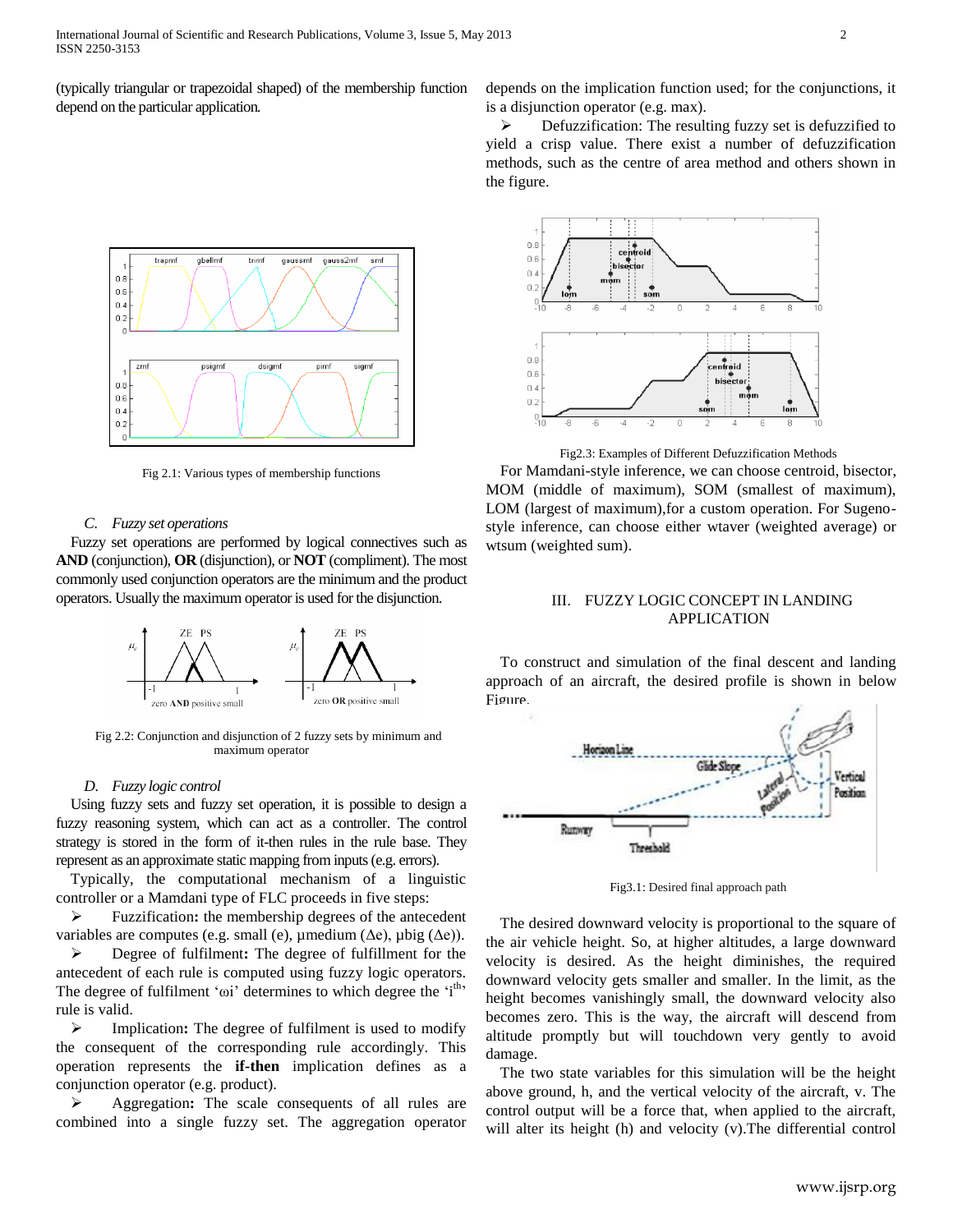International Journal of Scientific and Research Publications, Volume 3, Issue 5, May 2013 3 ISSN 2250-3153

equations are loosely derived as follows. Mass m moving with velocity v has momentum  $p$  ( $p=mv$ ). If there is no external force was applied, then the mass will continue in the same direction at the same velocity, v. If over a time interval  $\Delta t$ , a force f is applied then there is a change in velocity of  $\Delta v = f \Delta t/m$  will result. If we let  $\Delta t = 1.0$  (sec) and m=1.0 (lb-sec2/ft), we obtain  $\Delta v = f$  (lb), or the change in velocity is proportional to the applied force.

In difference notation we get

$$
v_{i+1} = v_i + f_i
$$
  

$$
h_{i+1} = h_i + v_i(I)
$$

Where  $v_{i+1}$  is the new velocity,  $v_i$  is the old velocity,  $h_{i+1}$  is the new height, and hi is the old height. These two "control

|      | <b>Output force (lbs)</b> |          |          |          |          |          |          |          |          |          |          |          |          |
|------|---------------------------|----------|----------|----------|----------|----------|----------|----------|----------|----------|----------|----------|----------|
|      | 30                        | 25       | 20       | $-15$    | ۰<br>10  | -5       | $\bf{0}$ | 5        | 10       | 15       | 20       | 25       | 30       |
| (UL) | $\theta$                  | $\Omega$ | $\theta$ | $\Omega$ | $\theta$ | $\Omega$ | $\theta$ | $\Omega$ | $\theta$ | 0.5      |          |          |          |
| (US) | $\theta$                  | $\Omega$ | $\theta$ | $\Omega$ | $\Omega$ | $\Omega$ | $\theta$ | 0.5      | 1        | 0.5      | $\theta$ | $\Omega$ | $\Omega$ |
| (Z)  | $\theta$                  | $\theta$ | $\theta$ | $\Omega$ | $\Omega$ | 0.5      | 1        | 0.5      | $\Omega$ | $\theta$ | $\Omega$ | $\theta$ | $\Omega$ |
| (DS) | $\theta$                  | $\Omega$ | $\Omega$ | 0.5      | 1        | 0.5      | $\theta$ | $\Omega$ | $\Omega$ | $\Omega$ | $\theta$ | $\Omega$ | $\Omega$ |
| (DL) | 1                         |          |          | 0.5      | $\Omega$ | $\Omega$ | $\theta$ | $\Omega$ | $\theta$ | $\theta$ | $\theta$ | $\Omega$ | $\Omega$ |

equations" define the new value of the state variables v and h in response to control input and the previous state variables

## IV. FUZZY CONTROLLER DESIGN PROCEDURE

Step 1: Define all the membership functions for state variables as shown in tables.

Step 2: As shown in tables, define a membership function for the control output.

Step 3: Define the rules and summarize them in an FAM table. The values in the FAM table are the control outputs.

Step 4: Define the initial conditions, and then conduct a simulation for four cycles. Since the task at hand is to control the aircraft's vertical descent during approach and landing, we will start with the aircraft at an altitude of 1000 feet, with a downward velocity of -20 ft/s. We will use the following

|      | Height (ft) |          |     |              |     |     |     |     |             |     |      |
|------|-------------|----------|-----|--------------|-----|-----|-----|-----|-------------|-----|------|
|      | $\bf{0}$    | 100      | 200 | 300          | 400 | 500 | 600 | 700 | 800         | 900 | 1000 |
| (L)  | 0           | 0        | 0   | 0            | 0   | 0   | 0.2 | 0.4 | 0.6         | 0.8 | 1    |
| (M)  | 0           | $\Omega$ | 0   | 0            | 0.2 | 0.4 | 0.6 | 0.8 | 1           | 0.8 | 0.6  |
| (s)  | 0.4         | 0.6      | 0.8 | $\mathbf{1}$ | 0.8 | 0.6 | 0.4 | 0.2 | $\mathbf 0$ | 0   | 0    |
| (NZ) | 1           | 0.8      | 0.6 | 0.4          | 0.2 | 0   | 0   | 0   | 0           | 0   | 0    |

equations to update the state variables for each cycle:.

$$
\begin{array}{c} v_{i+1}=v_{i+1}\text{+}f_i\\ h_{i+1}=h_i+v_i \end{array}
$$

## TABLES AND FUNCTION OUTPUTS:











|                             | <b>Output force (lbs)</b> |          |                |          |              |          |                |              |          |                |              |                |              |
|-----------------------------|---------------------------|----------|----------------|----------|--------------|----------|----------------|--------------|----------|----------------|--------------|----------------|--------------|
|                             | 30                        | 25       | 20             | 15       | 10           | $-5$     | 0              | 5            | 10       | 15             | 20           | 25             | 30           |
| Up<br>Large(UL)             | $\overline{0}$            | $\theta$ | $\Omega$       | $\Omega$ | $\Omega$     | $\Omega$ | $\theta$       | $\mathbf{0}$ | $\Omega$ | 0.5            | $\mathbf{1}$ | 1              | 1            |
| Up<br>small(US)             | $\theta$                  | $\theta$ | $\Omega$       | $\Omega$ | $\Omega$     | $\Omega$ | $\Omega$       | 0.5          | 1        | 0.5            | $\Omega$     | $\Omega$       | $\mathbf{0}$ |
| Zero(Z)                     | $\overline{0}$            | $\theta$ | $\theta$       | $\theta$ | $\theta$     | 0.5      | 1              | 0.5          | $\theta$ | $\overline{0}$ | $\theta$     | $\overline{0}$ | $\Omega$     |
| <b>Down</b><br>$small$ (DS) | $\overline{0}$            | $\Omega$ | $\overline{0}$ | 0.5      | $\mathbf{1}$ | 0.5      | $\theta$       | $\mathbf{0}$ | $\theta$ | $\overline{0}$ | $\theta$     | $\Omega$       | $\Omega$     |
| <b>Down</b><br>large (DL)   | $\mathbf{1}$              | 1        | 1              | 0.5      | $\mathbf{0}$ | $\Omega$ | $\overline{0}$ | $\mathbf{0}$ | $\Omega$ | $\overline{0}$ | $\theta$     | $\mathbf{0}$   | $\Omega$     |

TABLE 4.3: Membership values for control force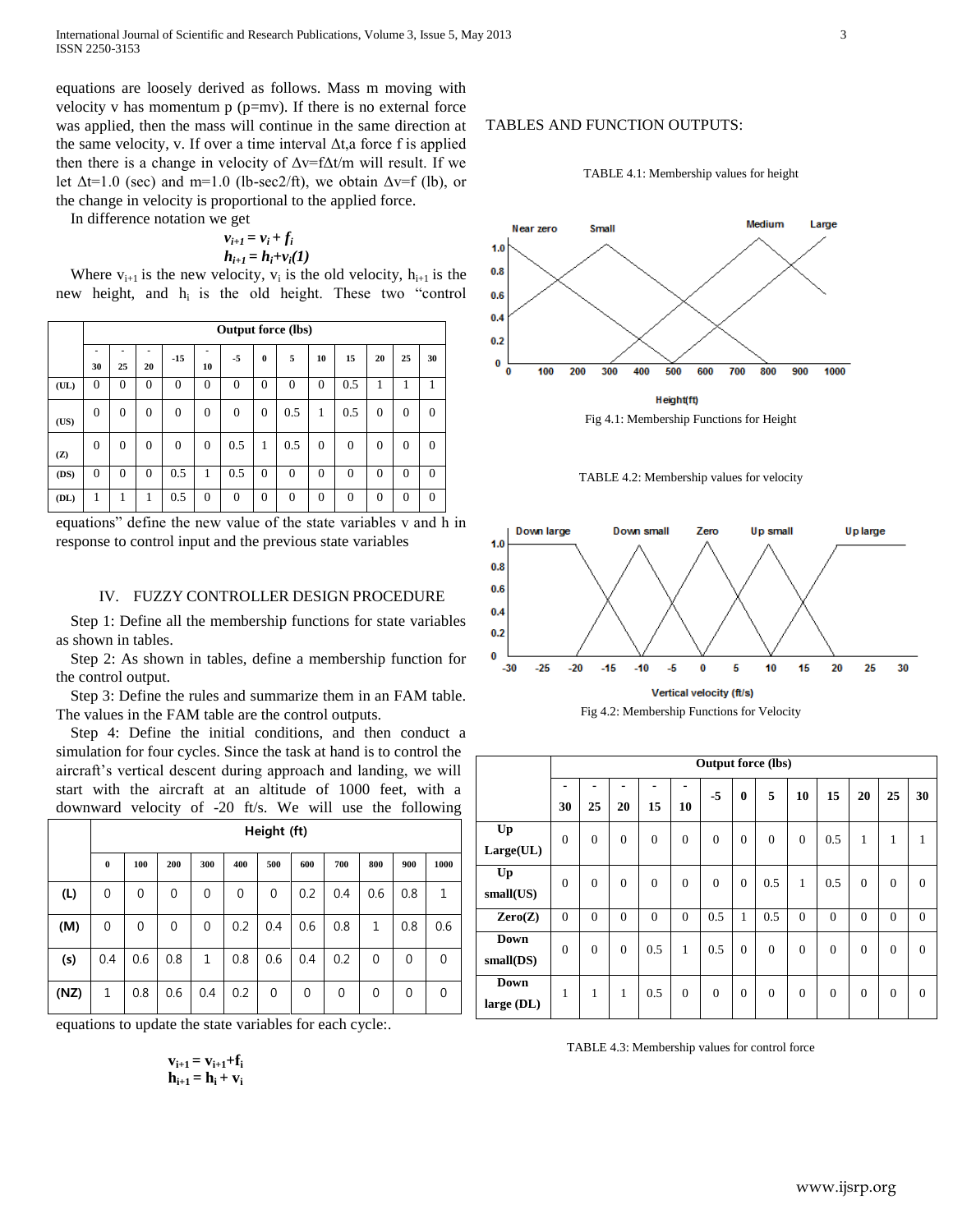International Journal of Scientific and Research Publications, Volume 3, Issue 5, May 2013 4 ISSN 2250-3153



Fig 4.3: Membership Functions for Control Force

|        | Velocity |           |      |           |    |  |  |  |  |  |
|--------|----------|-----------|------|-----------|----|--|--|--|--|--|
| Height | DL       | <b>DS</b> | Zero | <b>US</b> | UL |  |  |  |  |  |
|        | Z        | DS        | DL   | DL        | DL |  |  |  |  |  |
| М      | US       | Z         | DS   | DL        | DL |  |  |  |  |  |
| S      | UL       | US        | Zero | DS        | DL |  |  |  |  |  |
| ΝZ     | UL       | UL        | Zero | DS        | DS |  |  |  |  |  |



|                  | Cycle   | <b>Cycle</b> | Cycle        | Cycle   | Cycle   |
|------------------|---------|--------------|--------------|---------|---------|
|                  | 0       |              | $\mathbf{2}$ | 3       | 4       |
| Height,ft        | 1000.0  | 980.0        | 965.8        | 951.1   | 936.0   |
| Velocity, ft/s   | $-20.0$ | $-14.2$      | $-14.7$      | $-15.1$ | $-14.8$ |
| Control<br>force | 5.8     | 0.5          | $-0.4$       | 0.3     |         |

TABLE 4.5: Summary of four-cycle simulation results



Fig 4.4: The profile of downward velocity, v, vs. height, h, using fuzzy logic control

## V. FUZZY LOGIC CONTOL DESIGN USING MATLAB

Fuzzy inferences systems can be create and edit with Fuzzy Logic Toolbox software. We can create these systems using

graphical tools or command-line functions, or we can generate them automatically using either clustering or adaptive neurofuzzy techniques. If we have access to Simulink software, we can easily test our fuzzy system in a block diagram simulation environment.

The toolbox also let us runs our own stand-alone C programs. This is made possible by a stand-alone Fuzzy Inference Engine that reads the fuzzy systems saved from a MATLAB session of the program. Then we can customize the stand-alone engine to build fuzzy inference into our own code. ANSI compliant code is provided. Because of the integrated nature of the MATLAB environment, we can create our own tools to customize the toolbox or harness it with another toolbox, like a Control System Toolbox, Optimization Toolbox software, Neural Network Toolbox.

## *A. FIS EDITOR*

The FIS Editor GUI tool allows us to edit the fuzzy inference system highest level features, such as the number of output and input variables, the defuzzification method used, and so on. The FIS Editor is the high-level display for any fuzzy logic inference system. It allows calling the various other editors to operate on the FIS. This allows convenient access to all other editors with an emphasis on maximum flexibility for interaction with the fuzzy system.



Fig5.1: FIS Editor

#### 1. *The diagram*

The diagram displayed at the top of the window shows a central fuzzy rule processor, inputs and outputs, . Click one of the variable boxes to make the selected box the current variable. We should see the box highlighted in red. Give a Double-click on one of the variables to bring up the Membership Function Editor. Then Double-click the fuzzy rule processor to bring up the Rule Editor. A variable exists but is not mentioned in the rule base, in that case it is connected to the rule processor block with a dashed rather than a solid line.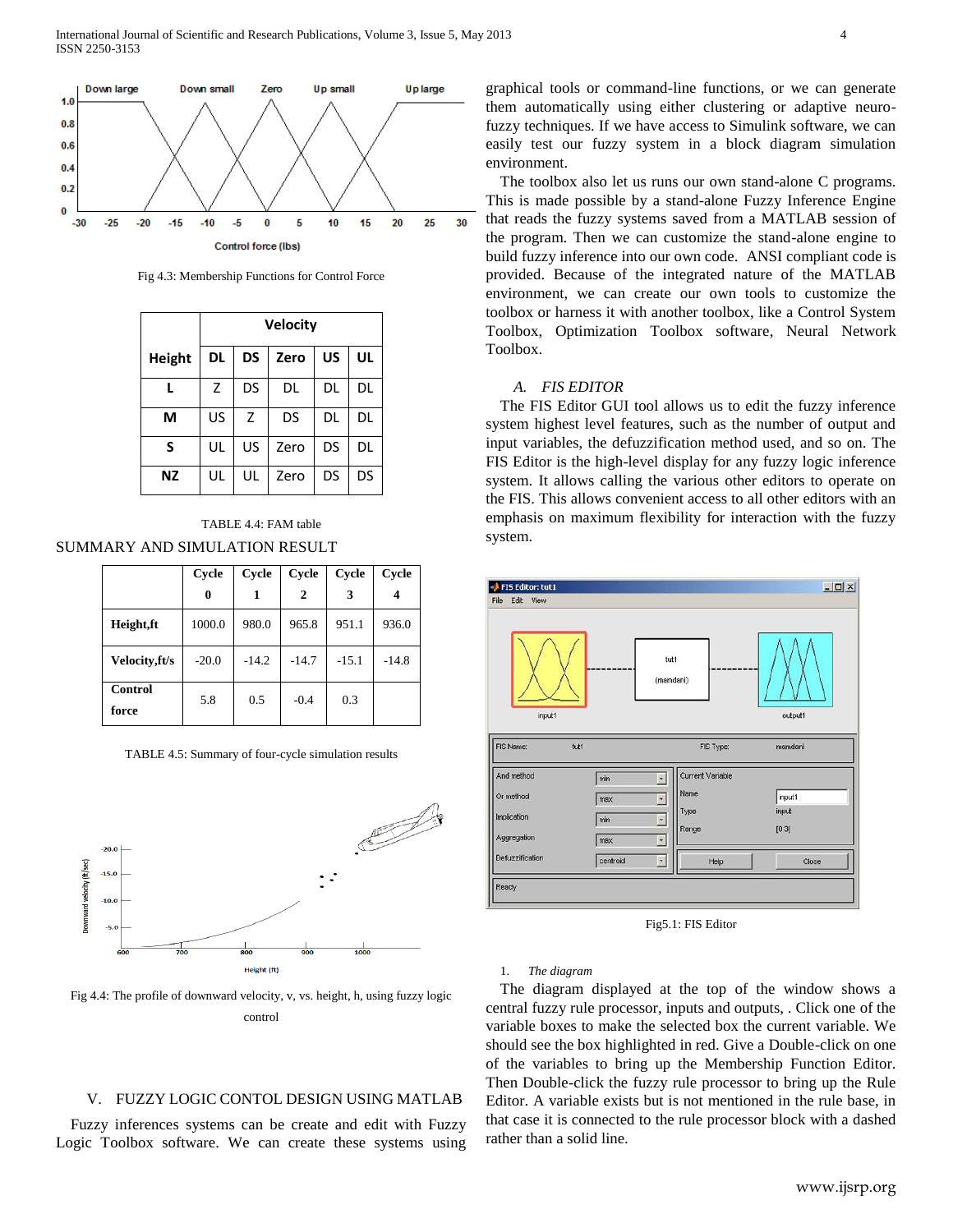#### 2. *Menu items*

The FIS Editor displays a menu bar that allows us to open related GUI tools, open and save systems, and so on.

## Under **File** select

**New FIS** > **Mamdani** to open a new Mamdani-style system with no variables and no rules called Untitled.

**New FIS** > **Sugeno** to open a new Sugeno-style system with no variables and no rules called Untitled.

**Import** > **From workspace** to load a system from a specified FIS structure variable in the workspace.

**Import** > **From file** to load a system from a specified .fis file.

**Export** > **To workspace.** to save the system to a FIS structure variable in the workspace.

**Export** > **To file** to save the current system to a .fis file.

**Print** to print what is displayed in the GUI.

**Close** to close the GUI.

Under **Edit** select

**Undo** to undo the most recent change.

**Add variable** > **Input** to add another input to the current system.

**Add variable** > **Output** to add another output to the current system.

**Remove Selected Variable** to delete a selected variable.

**Membership functions** to invoke the Membership Function Editor.

**Rules** to invoke the Rule Editor.

Under **View** select

**Rules** to invoke the Rule Viewer.

**Surface** to invoke the Surface Viewer.

## 3. *Interface method pop-up menus*

**And method**: Choose min, prod, or Custom, for a custom operation.

**Or method**: Choose max, probor (probabilistic or), or Custom, for a custom operation.

**Implication**: Choose min, prod, or Custom, for a custom operation. This selection is not available for Sugeno-style fuzzy inference.

**Aggregation**: Choose max, sum, probor, or Custom, for a custom operation. This selection is not available for Sugeno-style fuzzy inference.

**Defuzzification**: For Mamdani-style inference, choose centroid, bisector, MOM (middle of maximum), SOM(smallest of maximum), LOM (largest of maximum), or Custom, for a custom operation. For Sugeno-style inference, choose between wtaver (weighted average) or wtsum (weighted sum).

*B. RULE EDITOR*

On the Rule Editor, there is a menu bar that allows to open related GUI tools, open and save systems, and so on. The **File** menu for the Rule Editor is the same as the one found on the FIS Editor.



Fig 5.2: Rule Editor

# *C. RULE VIEWER*

On the Rule Viewer, there is a menu bar that allows to open related GUI tools, open and save systems, and so on. The **File** menu for the Rule Viewer is the same as the one found on the FIS Editor. Refer to [fuzzy](jar:file:///C:/Program%20Files%20%28x86%29/MATLAB/R2008b/help/toolbox/fuzzy/help.jar%21/fuzzy.html) for more information.



Fig5.3 : Rule Viewer

Use the **Edit** menu items:

**Undo** to undo the most recent action

**FIS properties** to invoke the FIS Editor

**Membership functions** to invoke the Membership Function Editor

**Rules** to invoke the Rule Editor

Use the **View** menu item:

**Surface** to invoke the Surface Viewer

Use the **Options** menu item:

**Format** to set the format in which the rule appears: **Verbose, Symbolic,** or **Indexed**

## *D. SURFACE VIEWER*

 Upon opening the Surface Viewer, we can see a threedimensional curve. This curve represents a two-input one-output case, from this we can see the entire mapping in one plot. If we move beyond three dimensions overall, then we start to encounter trouble displaying the results.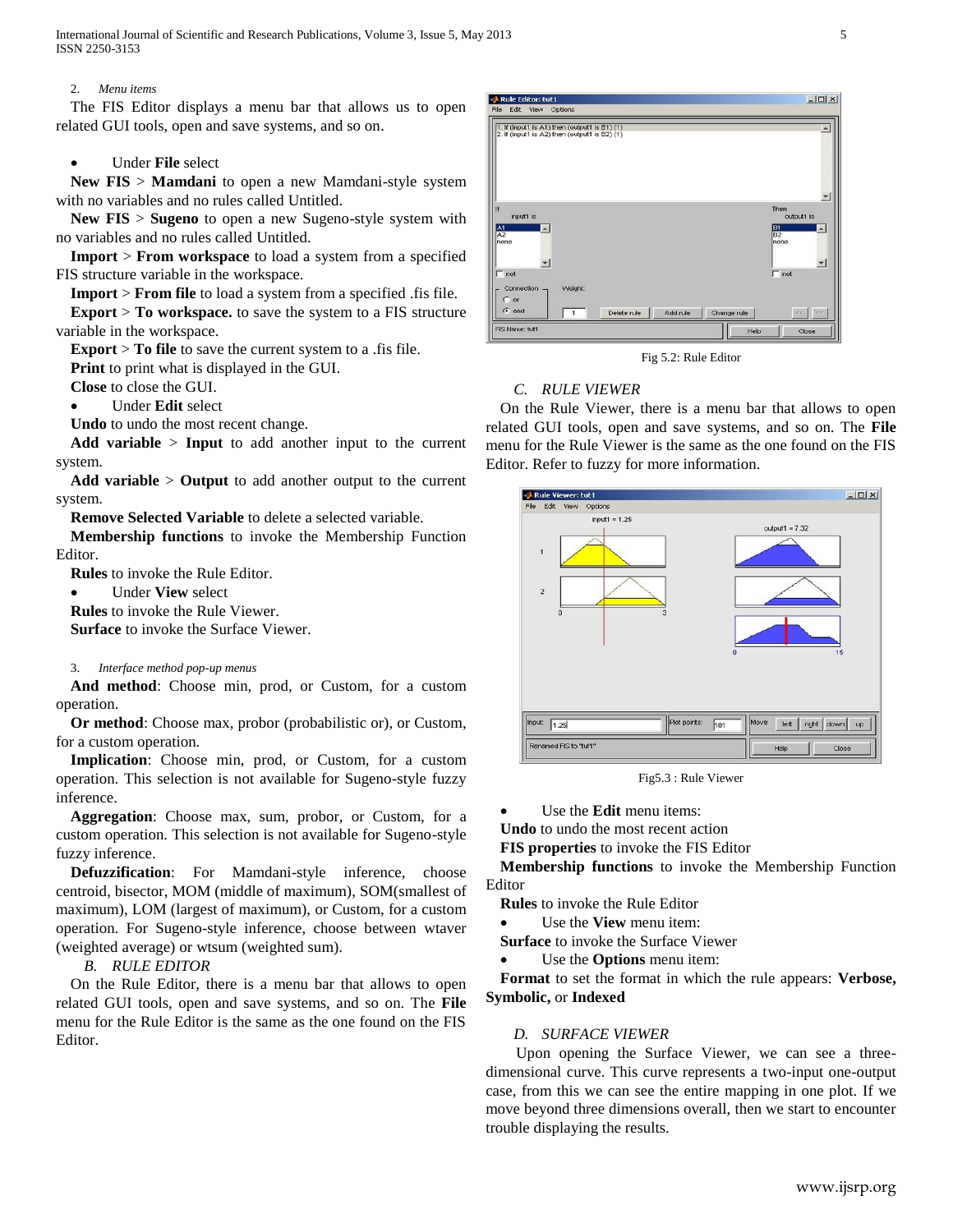

Fig 5.4: Surface Viewer

Accordingly, the Surface Viewer is equipped with drop-down menus  $X$  (input):  $Y$  (input): and  $Z$  (output): that let us select any two inputs and any one output to plot. Below these menus are two input fields X grids: and Y grids: that let us specify how many x-axis and y-axis grid lines you want to include in it. This capability allows you to keep the calculation time reasonable for complex problems.

If we want to create a smoother plot, we can use the Plot point's field to specify the number of points on which the membership functions are evaluated in the output or input range. By default, the value of this field is 101. Clicking Evaluate initiates the calculation, then the plot is generated after the calculation is complete. In order to change the x-axis or y-axis grid after the view, change the appropriate input field, press Enter. The surface plot is updated to reflect the new grid settings.

The Surface Viewer has a special capability that is very helpful in cases with two (or more) inputs and one output: you can grab the axes, by using the mouse and reposition them to get a different three-dimensional view on the data we have. The Reference Input field is used in situations when there are more inputs required by the system than the surface is mapping. We can edit this field to explicitly set inputs not specified in the surface plot.

Suppose we have a four-input one-output system and would like to see the output surface.Surface Viewer can generate a three-dimensional output surface where any two of the inputs vary, but the two of the inputs must be held constant because computer monitors cannot display a five-dimensional shape.If such a case occurs, the input is a four-dimensional vector with NaNs holding the place of the varying inputs while numerical values indicates those values that remain fixed. Here NaN is the IEEE® symbol for Not a Number.

The menu items allow us to open, close, save and edit a fuzzy system using the five basic GUI tools. We can access information about the Surface Viewer by clicking Help and close the GUI using Close.

#### VI. COORDINATE SYSTEM FOR MODELLING PLS

The model for airframe incorporates several key assumptions and limitations:

 Here the airframe was assumed to be rigid and have constant mass, centre of gravity, and inertia, since the model represents only the unpowered re entry portion of a mission.

HL-20 is taken as a laterally symmetric vehicle.

 Compressibility (Mach) effects are to be assumed negligible.

• Control effectiveness is assumed to vary nonlinearly with angle of attack and linearly with angle of deflection. and Control effectiveness is not dependent on sideslip angle.

Coordinate system allows us to keep track of an aircraft or spacecraft's position and orientation in space. Aerospace Block set coordinate systems are based on these underlying concepts from astronomy, geodesy and physics.

Modelling aircraft and spacecraft is simplest if we use a coordinate system fixed in the body itself. In case of aircraft, the forward direction is modified by the presence of wind, the craft's motion through the air is not the same as its motion relative to the ground.

#### A. BODY COORDDINATES

The non inertial body coordinate system is fixed in both origin and orientation to the moving craft. This craft is assumed to be rigid.

The orientation of the flight body coordinate axes is fixed in the shape of body.

1. The x-axis points the aircraft through the nose.

2. The y-axis points the right of the x-axis (facing in the pilot's direction of view), perpendicular to the x-axis.

3. The z-axis points down through the bottom the aircraft, perpendicular to the xy plane and satisfying the RH rule.

## TRANSLATIONAL DEGREES OF FREEDOM

These are defined by moving along these axes by distances *x*, *y*, and *z* from the origin.

## ROTATIONAL DEGREES OF FREEDOM

Rotations are defined by the Euler angles (given *P*, *Q*, *R* or Φ, Θ, Ψ) They are:

P or Φ Roll about X-axis Q or Θ Roll about Y-axis R or Ψ Roll about Z-axis



Fig6.1: Body Co-ordinate System

#### B. WIND COORDINATES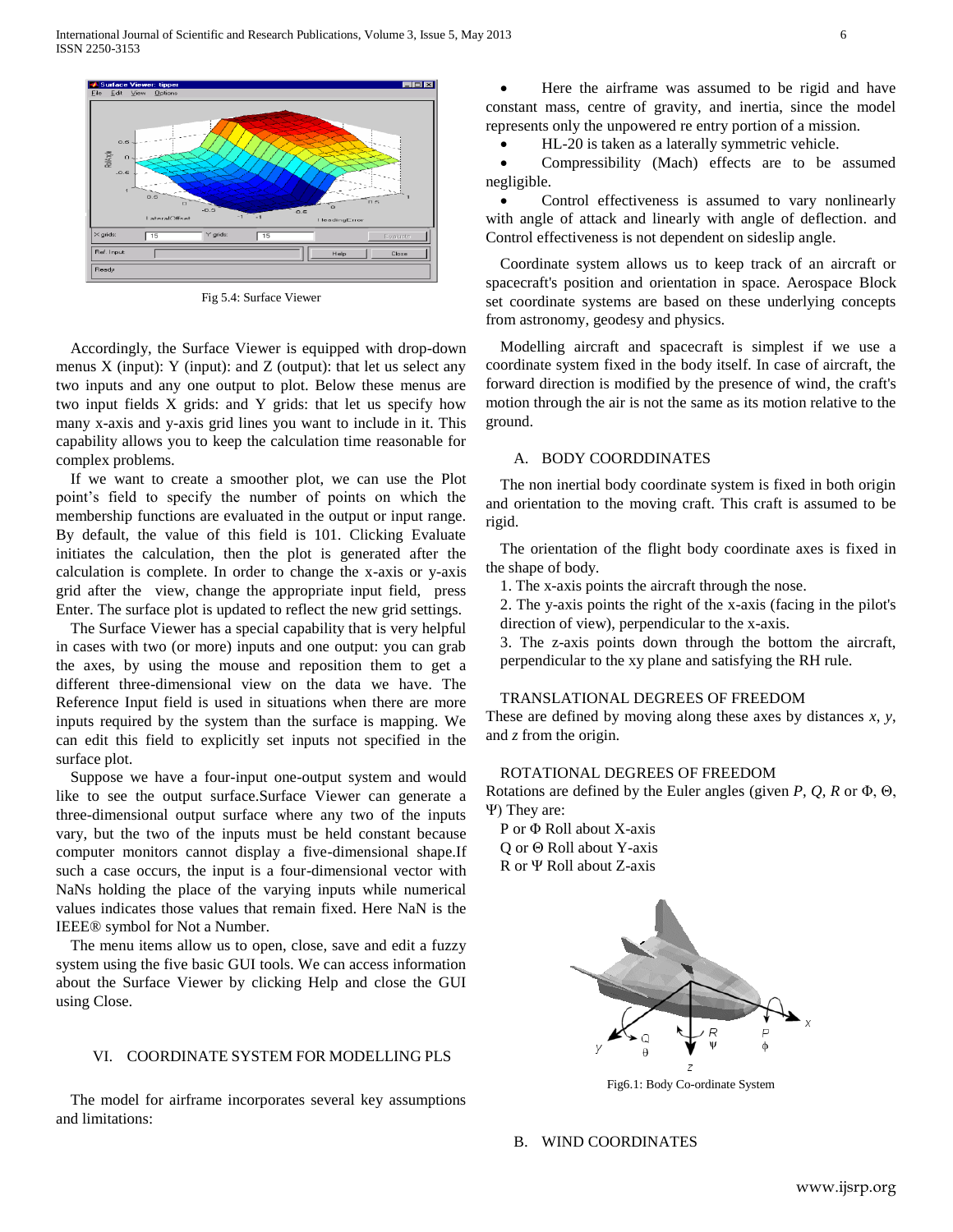International Journal of Scientific and Research Publications, Volume 3, Issue 5, May 2013 7 ISSN 2250-3153

The non inertial wind coordinate system has its origin fixed in the rigid air vehicle. The coordinate system orientation is defined relative to the craft's velocity V.

The different orientation of the wind coordinate axes is fixed by the velocity V.

• X-axis points in the direction of V.

• Y-axis is points to the right of the x-axis (facing in the direction of V), perpendicular to the x-axis.

• Z-axis is point's perpendicular to the xy plane in whatever way needed to satisfy the RH rule with respect to the xand y axes.

#### TRANSLATIONAL DEGREES OF FREEDOM

The Translations are defined by moving along these axes by distances x, y, and z from the origin.

# ROTATIONAL DEGREES OF FREEDOM

Rotations are defined by the Euler angles (given  $\Phi$ ,  $\gamma$ ,  $\gamma$ ). They are:

Φ Bank angle about the x-axis

Γ Flight path about y-axis

Χ Heading angle about z-axis.



Fig6.2: Wind Co-ordinate System

## C. COORDINATE SYSTEM FOR NAVIGATION

Modelling aerospace trajectories requires positioning and orienting the aircraft or spacecraft with respect to the rotating Earth. The Navigation coordinates are defined with respect to the centre and surface of the Earth.

## GEOCENTRIC AND GEODETIC LATITUDES

The λ, geocentric latitude on the Earth's surface is defined by the angle subtended by the radius vector from the Earth's centre to the surface point with the equatorial plane.

The  $\mu$ , geodetic latitude on the Earth's surface is defined by the angle subtended by the surface normal vector n and the equatorial plane.



Fig6.3: Earth-centered coordinates

## D. ECEF COORDINATES

The Earth-center, Earth-fixed (ECEF) system is a non inertial system that rotates with the Earth. The origin is fixed at the center of the Earth.

• The z'-axis points to northward along the Earth's rotation axis.

• The x'-axis points to outward along the intersection of the Earth's equatorial plane and prime meridian.

The y′-axis points into the eastward quadrant that is perpendicular to the x-z plane so as to satisfy the RH rule

## E. COORDINATE SYSTEM FOR DISPLAY

Different display tools are available for use with the Aerospace Block set product, which has a specific coordinate system for rendering motion.

## F. MATLAB GRAPHICS COORDINATES

MATLAB Graphics uses the default coordinate axis orientation:

- The *x*-axis points out of the screen.
- The *y*-axis points to the right.
- The *z*-axis points up.

#### G. FLIGHTGEAR COORDINATES

Flight Gear is an open-source, third-party flight simulator with an interface supported by the block set. The Flight Gear coordinates form a special body-fixed system, which rotated from the standard body coordinate system about the *y*-axis by -180 degrees:

- The *x*-axis is +ve toward the back of the vehicle.
- The *y*-axis is +ve toward the right of the vehicle.

 The *z*-axis is +ve upward, e.g., wheels typically have the lowest *z* values.



Fig6.4: Flight Gear Co-ordinates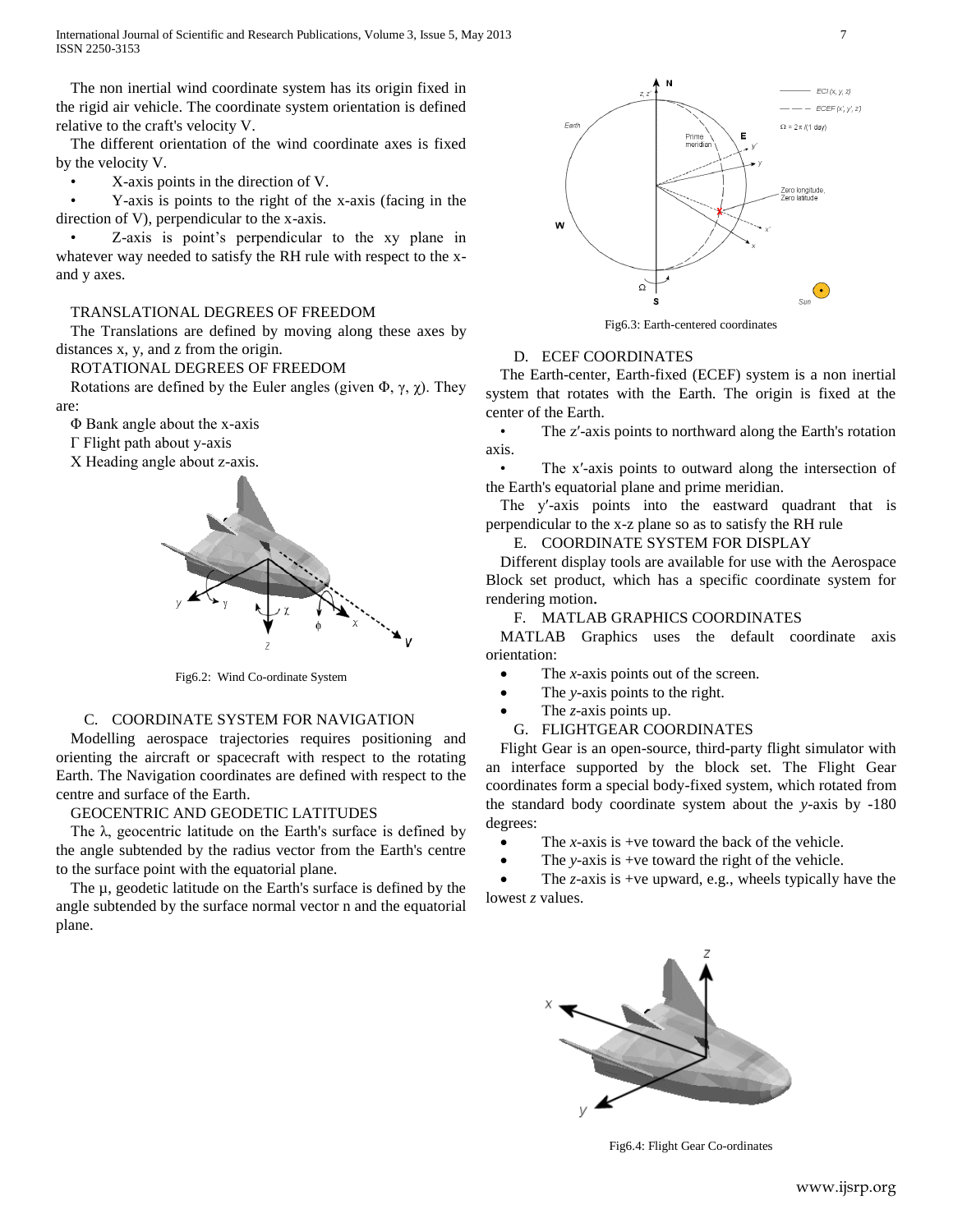## A. BASIC IDEA

The Fuzzy Controller was integrated to PLS model for performance and robustness evaluation. Evaluation was made for landing phase. An Auto-land button was provided, initialization of which activates the fuzzy controller to take over and make a safe landing.



Fig7.1:Basic idea

In this paper, a controller based on fuzzy logic methodology has been designed for a flight vehicle that enables it to track predetermined path trajectory for the safe landing. The controller has been designed with the available conventional autopilot. The fuzzy controller will be compare the error of the classical controller during landing with the pre setup program and it will correct the errors for safe landing.

#### B. INTEGRATION TECHNIQUE

Fuzzy Logic Toolbox software is a collection of functions built on the MATLAB technical computing environment itself. It provides tools to create and edit fuzzy inference systems within the framework of MATLAB. We can integrate our fuzzy system into simulations with Simulink software. We can even build stand-alone C programs that call on fuzzy systems we build with MATLAB tool box. This toolbox relies heavily on graphical user interface (GUI) tools to help us to accomplish work, although we can work entirely from the command line if we prefer.

This toolbox provides three categories of tools:

- Command line functions
- Graphical interactive tools
- Simulink blocks and examples

The first category of tools is made up of functions that we can call from the command line or from our own applications. Most of these functions are MATLAB M-files, and series of MATLAB statements that implement specialized fuzzy logic algorithms. Here we can view the MATLAB code for these functions using the statement.

We can change the way any toolbox function works by copying and renaming the M-file, it then modifying our copy. We can also extend the toolbox by adding our own M-files.

Secondly, the toolbox provides a number of interactive tools that let us access many of the functions through GUI.The GUIbased tools provide an environment for fuzzy inference system design, its analysis, and implementation.

The third category of tools is a set of blocks for use with Simulink. Those are specifically designed for high speed fuzzy logic inference in the Simulink environment.

What makes the toolbox so powerful is the fact that most of human reasoning and concept formation is linked to the use of rules of fuzzy. By providing a systematic framework for computing with fuzzy rules, that toolbox greatly amplifies the power of human reasoning. The amplification results from the use of MATLAB and graphical user interfaces, areas in which The Math Work has unparalleled expertise.



Fig7.2: Integration of Fuzzy logic guidance system

## C. GUIDANCE SYSTEM WITH FUZZY LOGIC

The Fuzzy Logic Controller block implements a fuzzy inference system (FIS) in Simulink. The Fuzzy Logic Controller with Rule viewer block implements a fuzzy inference system (FIS) with the Rule Viewer in Simulink.

To build your own Simulink systems that use fuzzy logic, copy the Fuzzy Logic Controller block out of sltank (or any of the other Simulink demo systems available with the toolbox) and place it in your own block diagram. Here you can also find the Fuzzy Logic Controller blocks in the Fuzzy Logic Toolbox library. In this you can open the library by selecting Fuzzy Logic Toolbox in the Simulink Library Browser window, otherwise by typing Fuzblock at the MATLAB prompt.

The Fuzzy Logic Toolbox library contains the Fuzzy Logic Controller and Fuzzy Logic Controller with Rule Viewer blocks. Also it includes a Membership Functions sub library that contains Simulink blocks for the built-in membership functions.



Fig7.3: PLS Landing Controller with Fuzzy Logic